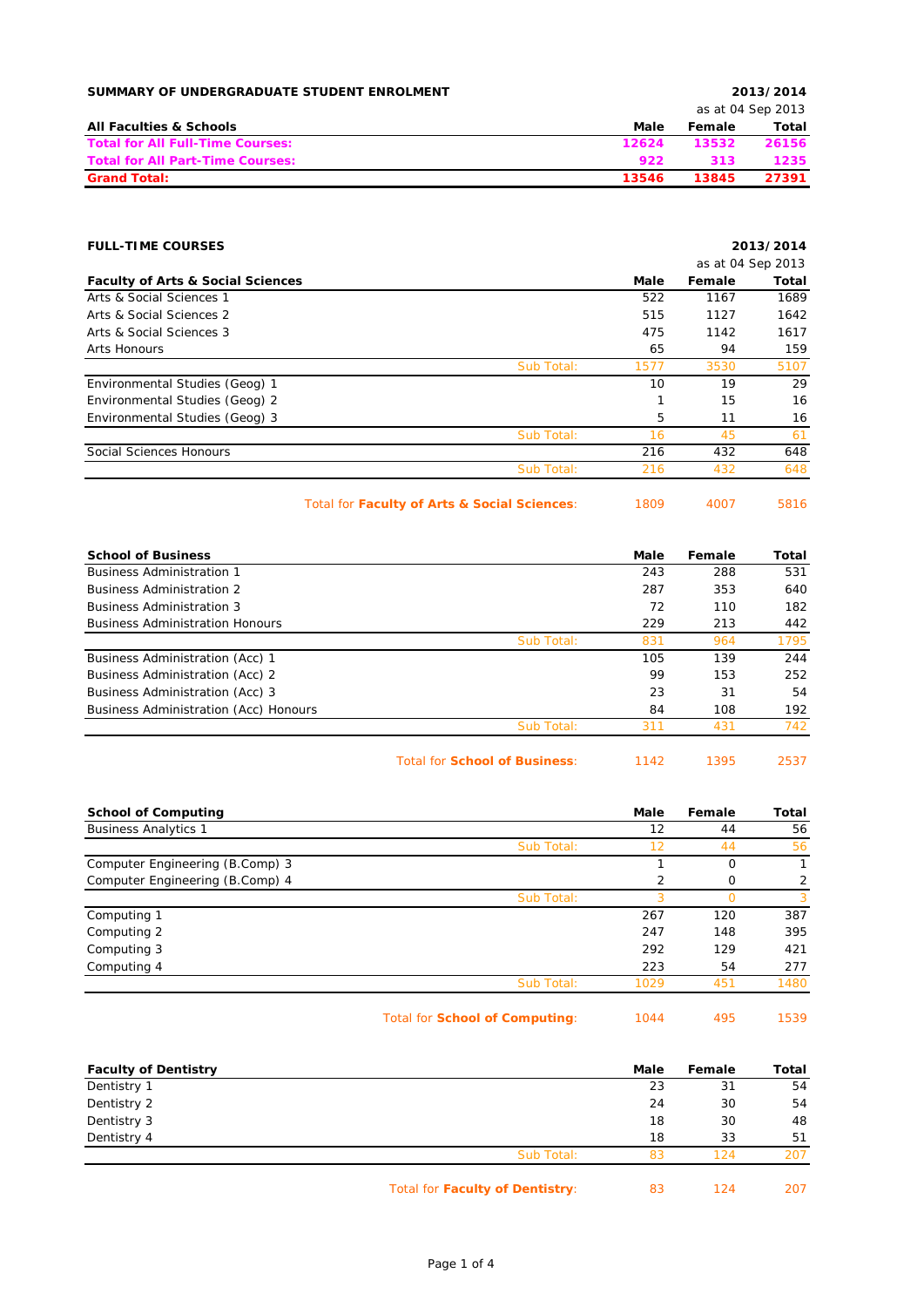| <b>School of Design &amp; Environment</b> |            | Male | Female | Total |
|-------------------------------------------|------------|------|--------|-------|
| Architecture 1                            |            | 82   | 68     | 150   |
| Architecture 2                            |            | 65   | 49     | 114   |
| Architecture 3                            |            | 66   | 93     | 159   |
| Architecture 4                            |            | 140  | 155    | 295   |
|                                           | Sub Total: | 353  | 365    | 718   |
| Industrial Design 1                       |            | 21   | 20     | 41    |
| Industrial Design 2                       |            | 11   | 23     | 34    |
| Industrial Design 3                       |            | 27   | 34     | 61    |
| Industrial Design 4                       |            | 5    | 8      | 13    |
|                                           | Sub Total: | 64   | 85     | 149   |
| Project & Facilities Management 1         |            | 46   | 85     | 131   |
| Project & Facilities Management 2         |            | 43   | 93     | 136   |
| Project & Facilities Management 3         |            | 40   | 103    | 143   |
| Project & Facilities Management 4         |            | 36   | 76     | 112   |
|                                           | Sub Total: | 165  | 357    | 522   |
| Real Estate 1                             |            | 64   | 79     | 143   |
| Real Estate 2                             |            | 58   | 57     | 115   |
| Real Estate 3                             |            | 59   | 116    | 175   |
| Real Estate 4                             |            | 36   | 93     | 129   |
|                                           | Sub Total: | 217  | 345    | 562   |

Total for **School of Design & Environment**: 799 1152 1951

| <b>Faculty of Engineering</b>      |            | Male | Female | <b>Total</b> |
|------------------------------------|------------|------|--------|--------------|
| Engineering 1                      |            | 57   | 26     | 83           |
|                                    | Sub Total: | 57   | 26     | 83           |
| Chemical Engineering 1             |            | 209  | 106    | 315          |
| <b>Chemical Engineering 2</b>      |            | 228  | 65     | 293          |
| <b>Chemical Engineering 3</b>      |            | 220  | 101    | 321          |
| Chemical Engineering 4             |            | 166  | 91     | 257          |
|                                    | Sub Total: | 823  | 363    | 1186         |
| Engineering Science Programme 1    |            | 32   | 11     | 43           |
| Engineering Science Programme 2    |            | 27   | 7      | 34           |
| Engineering Science Programme 3    |            | 40   | 9      | 49           |
| Engineering Science Programme 4    |            | 33   | 6      | 39           |
|                                    | Sub Total: | 132  | 33     | 165          |
| <b>Environmental Engineering 1</b> |            | 41   | 54     | 95           |
| Environmental Engineering 2        |            | 50   | 23     | 73           |
| <b>Environmental Engineering 3</b> |            | 41   | 40     | 81           |
| <b>Environmental Engineering 4</b> |            | 24   | 26     | 50           |
|                                    | Sub Total: | 156  | 143    | 299          |
| Materials Science & Engineering 1  |            | 41   | 22     | 63           |
| Materials Science & Engineering 2  |            | 54   | 15     | 69           |
| Materials Science & Engineering 3  |            | 54   | 23     | 77           |
| Materials Science & Engineering 4  |            | 35   | 22     | 57           |
|                                    | Sub Total: | 184  | 82     | 266          |
| Bioengineering 1                   |            | 47   | 54     | 101          |
| Bioengineering 2                   |            | 52   | 36     | 88           |
| Bioengineering 3                   |            | 51   | 50     | 101          |
| Bioengineering 4                   |            | 39   | 43     | 82           |
|                                    | Sub Total: | 189  | 183    | 372          |
| Civil Engineering 1                |            | 68   | 37     | 105          |
| Civil Engineering 2                |            | 84   | 39     | 123          |
| Civil Engineering 3                |            | 71   | 44     | 115          |
| Civil Engineering 4                |            | 64   | 26     | 90           |
|                                    | Sub Total: | 287  | 146    | 433          |
| <b>Electrical Engineering 1</b>    |            | 100  | 31     | 131          |
| <b>Electrical Engineering 2</b>    |            | 206  | 102    | 308          |
| <b>Electrical Engineering 3</b>    |            | 215  | 67     | 282          |
| <b>Electrical Engineering 4</b>    |            | 173  | 52     | 225          |
|                                    | Sub Total: | 694  | 252    | 946          |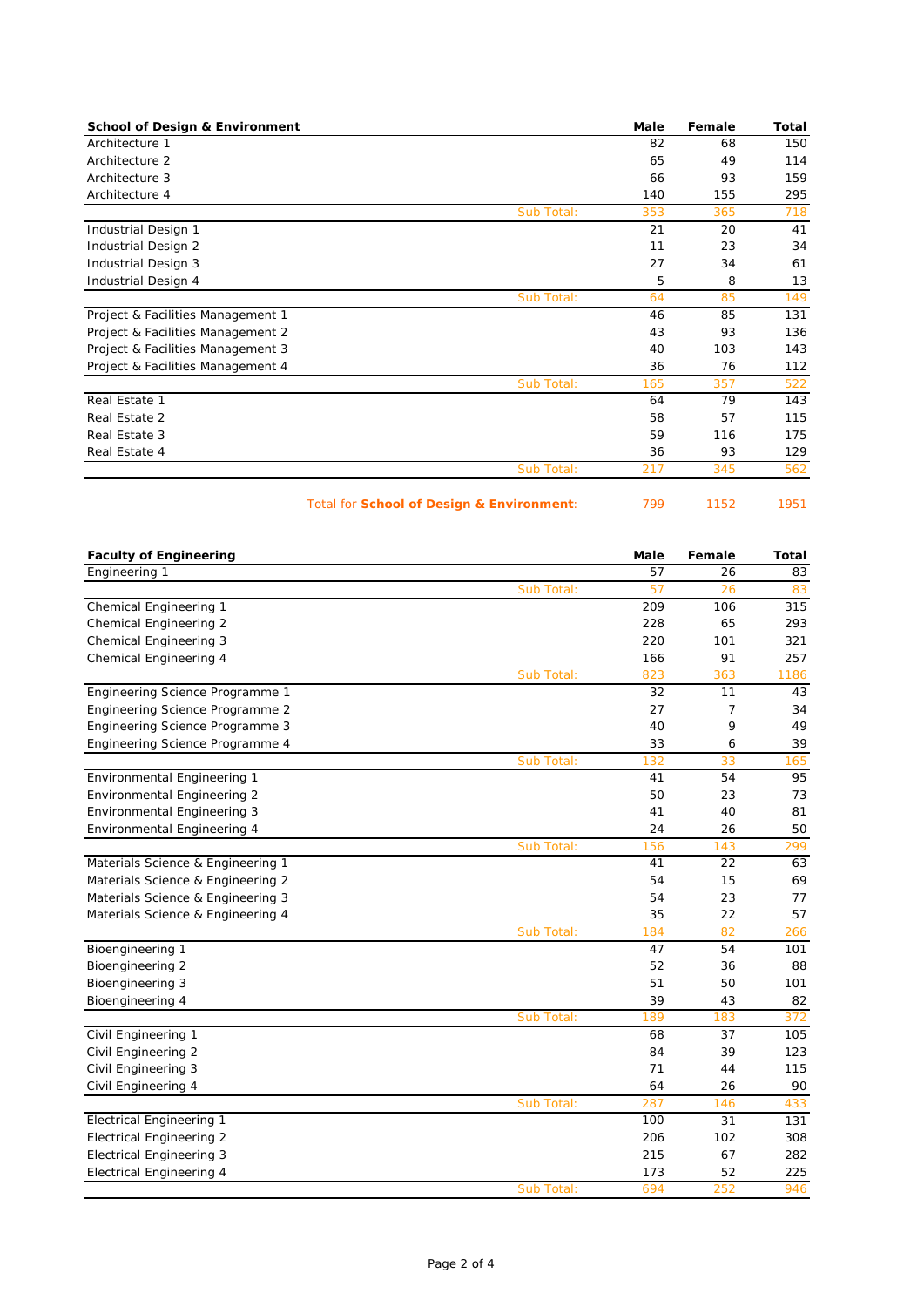| Industrial & Systems Engineering 1 |                                           | 81   | 40  | 121  |
|------------------------------------|-------------------------------------------|------|-----|------|
| Industrial & Systems Engineering 2 |                                           | 63   | 41  | 104  |
| Industrial & Systems Engineering 3 |                                           | 76   | 36  | 112  |
| Industrial & Systems Engineering 4 |                                           | 41   | 33  | 74   |
|                                    | Sub Total:                                | 261  | 150 | 411  |
| Mechanical Engineering 1           |                                           | 244  | 50  | 294  |
| Mechanical Engineering 2           |                                           | 334  | 68  | 402  |
| Mechanical Engineering 3           |                                           | 319  | 60  | 379  |
| Mechanical Engineering 4           |                                           | 281  | 61  | 342  |
|                                    | Sub Total:                                | 1178 | 239 | 1417 |
|                                    | Total for <b>BIE, CVE, EEE, ISE, MPE:</b> | 2609 | 970 | 3579 |
|                                    |                                           |      |     |      |

Total for **Faculty of Engineering**: 3961 1617 5578

| 1617 |  |
|------|--|
|      |  |

| Joint Multi-Disciplinary Programmes            | Male | Female | Total |
|------------------------------------------------|------|--------|-------|
| Computer Engineering 1                         | 60   | 28     | 88    |
| Computer Engineering 2                         | 103  | 29     | 132   |
| Computer Engineering 3                         | 110  | 31     | 141   |
| Computer Engineering 4                         | 99   | 25     | 124   |
| Sub Total:                                     | 372  | 113    | 485   |
| Total for Joint Multi-Disciplinary Programmes: | 372  | 113    | 485   |

| <b>Faculty of Law</b>      |                           | Male | Female | Total |
|----------------------------|---------------------------|------|--------|-------|
| Law 1                      |                           | 135  | 98     | 233   |
| Law 2                      |                           | 142  | 104    | 246   |
| Law 3                      |                           | 129  | 88     | 217   |
| Law 4                      |                           | 110  | 114    | 224   |
|                            | Sub Total:                | 516  | 404    | 920   |
| Graduate LL.B. Programme 1 |                           | 5    | 5      | 10    |
| Graduate LL.B. Programme 2 |                           | 5    | 5      | 10    |
| Graduate LL.B. Programme 3 |                           | 10   | 9      | 19    |
|                            | Sub Total:                | 20   | 19     | 39    |
|                            | Total for Faculty of Law: | 536  | 423    | 959   |

| <b>Faculty of Science</b>      |                                      | Male | Female | Total |
|--------------------------------|--------------------------------------|------|--------|-------|
| Applied Science 1              |                                      | 6    | 33     | 39    |
| <b>Applied Science 2</b>       |                                      | 9    | 28     | 37    |
| Applied Science 3              |                                      | 23   | 46     | 69    |
| <b>Applied Science Honours</b> |                                      | 11   | 28     | 39    |
|                                | Sub Total:                           | 49   | 135    | 184   |
| Environmental Studies (Bio) 1  |                                      | 12   | 27     | 39    |
| Environmental Studies (Bio) 2  |                                      | 4    | 29     | 33    |
| Environmental Studies (Bio) 3  |                                      | 1    | 25     | 26    |
|                                | Sub Total:                           | 17   | 81     | 98    |
| Pharmacy 1                     |                                      | 81   | 129    | 210   |
| Pharmacy 2                     |                                      | 53   | 112    | 165   |
| Pharmacy 3                     |                                      | 47   | 107    | 154   |
| Pharmacy 4                     |                                      | 66   | 85     | 151   |
|                                | Sub Total:                           | 247  | 433    | 680   |
| Science 1                      |                                      | 454  | 710    | 1164  |
| Science 2                      |                                      | 465  | 657    | 1122  |
| Science 3                      |                                      | 448  | 661    | 1109  |
| <b>Science Honours</b>         |                                      | 273  | 345    | 618   |
|                                | Sub Total:                           | 1640 | 2373   | 4013  |
|                                | <b>Total for Faculty of Science:</b> | 1953 | 3022   | 4975  |